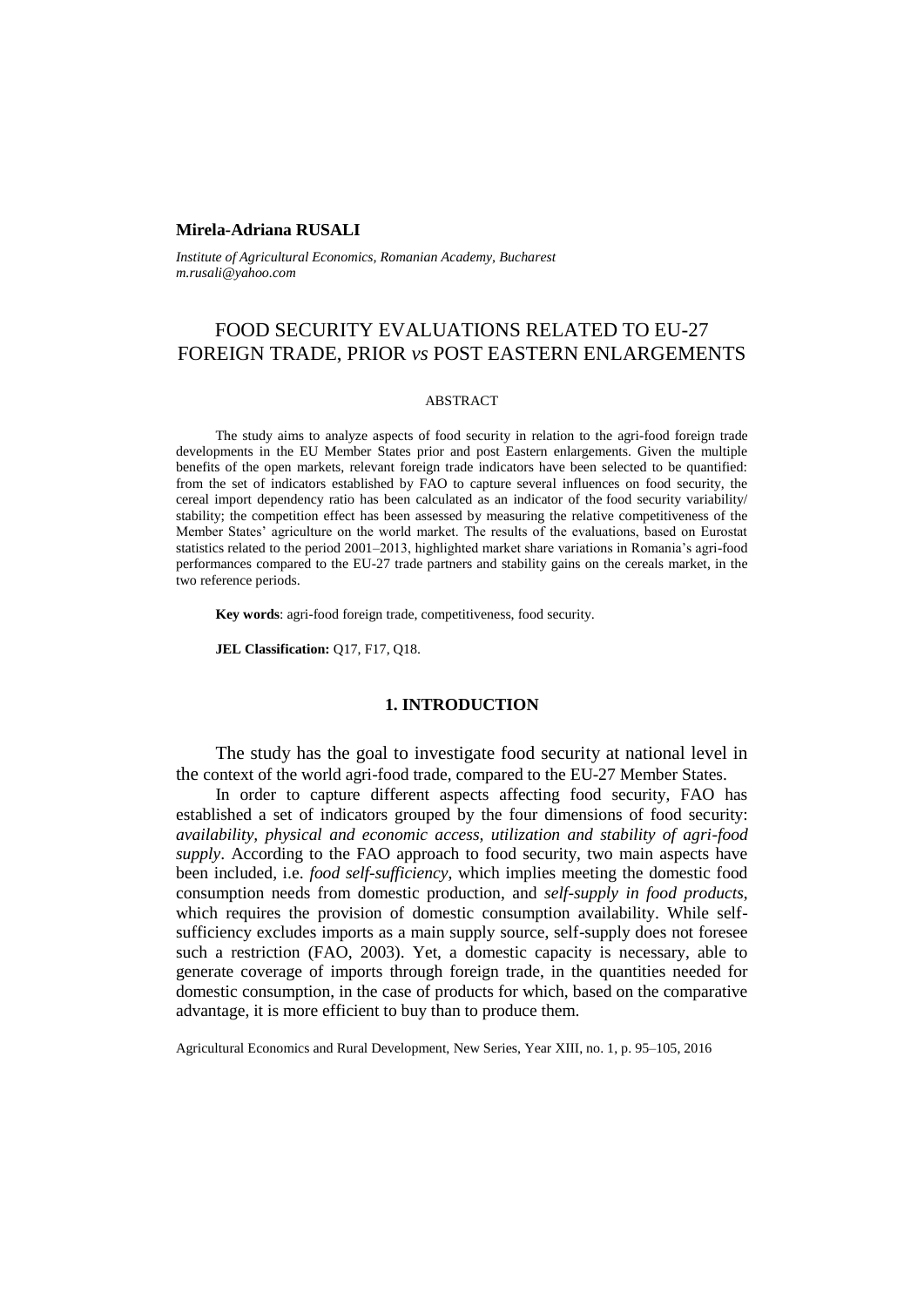As it is a well-known fact that the opening of the external markets contributes to economic growth, allows the access of commodity flows to deficit areas, increases the products and consumption diversification and a stable and secure agri-food supply, the following foreign trade indicators have been selected: *the competition effect*, measuring the relative variation of the increase of Member States agri-food products competitiveness on the world market; *the cereal import dependency ratio*, included in the set of indicators of variability/ stability and food security within the FAO methodological framework.

The result of the analysis of the indicators levels and trends reflects aspects from the foreign trade perspective linked to food security for Romania, by comparison with the trade partners, in the two recent reference historical periods, i.e. prior and post Eastern enlargements of the European Union.

# **2. STATE OF KNOWLEDGE**

At present, the information system on the world food security benefits from a vast database created by FAO. Under the World Food Security Committee, in the year 2011, the experts gathered at FAO headquarters for the assessment of the world food deficit established an initial set of indicators aiming at capturing various aspects of food insecurity.

The food security indicators have been grouped by four dimensions, namely: *availability, physical and economic access, food supply utilization and stability*. In order to facilitate their interpretation, they have also been classified as indicators of the determinative factors of food insecurity and of its consequences, as follows: the static or dynamic determinants refer to the structural conditions that could aggravate food insecurity in the absence of adequate political interventions.

On the basis of relevant indicators, the assessments and analyses are approached in the context of the addressability level and that of political impact:

- The relationship between the trade reforms and food security is one of the most important debates within the international trade negotiations of the World Trade Organization (FAO, 2000). The international dimension is important, as the trade policy is influencing both the food products availability at world level, according to the importer or exporter status, and the national availability of food products, both through imports and production.

- The effects upon the food imports are determined through the implications of the trade policy upon the gains from the foreign exchange. The trade policy will also have implications for the food security through the relationship between incomes and expenditures; any change in the trade regime will have a direct effect both upon rural and urban incomes, upon labor employment, and through them upon income distribution.

- Both the national food availability and the governmental incomes have an impact at the level of households, affecting the access to food products, by the indirect and direct means of incomes.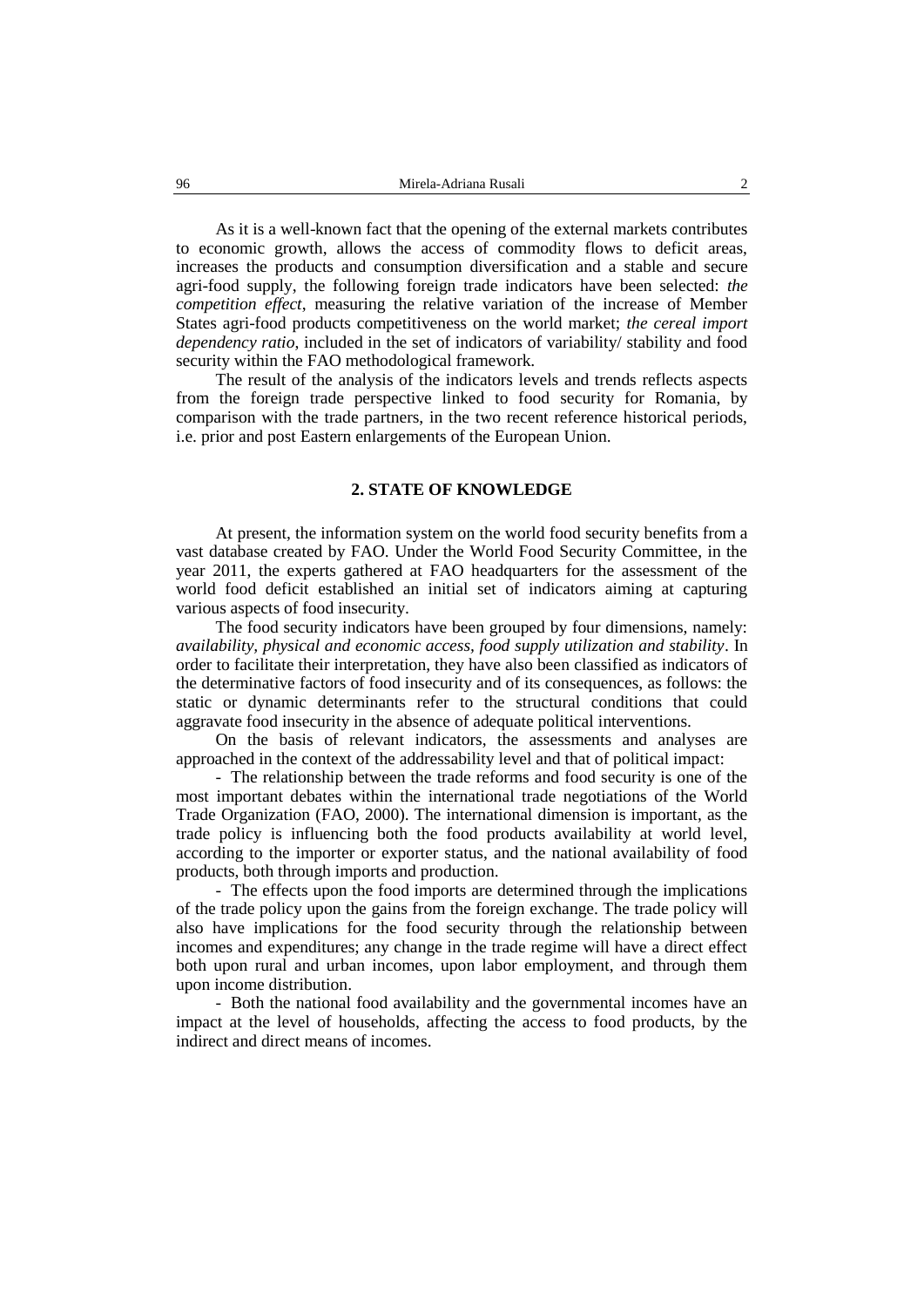OECD has estimated that the demand for food security, perceived in association with the domestic production, fast decreases to zero as the domestic production potential increases (OECD, 2001). From this perspective, food security can be classified as a resource with open access without exclusivity and obstruction in consumption. A system with food and retail chains that are working well is an example that matches the definition.

Within the United Nations Food and Agriculture Organization (FAO), food security was defined, in a large sense, as being reached when all people, at the same time, have physical and economic access to sufficient, safe and nutritious food, who are able to satisfy their dietary needs and food preferences for an active and healthy life (FAO, 1996). The approach to food security at different analysis levels according to the reference scale, identifies specific aspects, such as:

- The individual food security or food security at household level refers to incomes, access to resources and food products. It is largely a purchasing power issue, but also concerns particular aspects such as food desert  $area<sup>1</sup>$ .
- $\triangleright$  The national food security refers to a country's capacity to consume enough food, even in the conditions of serious disturbances along the supply chain. It can also be relevant at the level of a trade block, such as the EU area.
- $\triangleright$  The regional food security could be also relevant as a political theme.
- > The global food security refers to the world agricultural producers' capacity to satisfy the global demand, as well as to the efficiency and effectiveness of the marketing and distribution systems.

The analysis of the relationship between foreign trade and food security presupposes a series of approaches necessary to evaluate the link between the trade policy and food security, specific for each country in order to anticipate the possible effects (FAO, 2003). Firstly, one should identify those policies disadvantaging the domestic agriculture compared to other sectors, and, where appropriate, distortions should be reduced or eliminated. Secondly, the country should be classified into one of the types corresponding to the trade status resulting from sector performance, which reveals the sensitive points to the political impact upon food security, namely:

- In the case of a net exporting country, with efficient producers, food security does not represent a problem. When there is natural self-sufficiency, the domestic prices should be equivalent to the world prices, and the producers should be capable to respond to the local food demand and to export or stock products as reserve for an unfavorable year. Thus, the trade liberalization can bring benefits to the net exporting or naturally self-sufficient countries. On the contrary, in case of natural insufficiency, but where gains from exports are available to cover the food needs from imports, the country runs the risk of being dependent on the raw materials export.

<sup>1</sup> "Food deserts" refer to the geographical zones where the access to retail selling points and healthy foods is rather limited, mainly for persons with low incomes or without own transport means.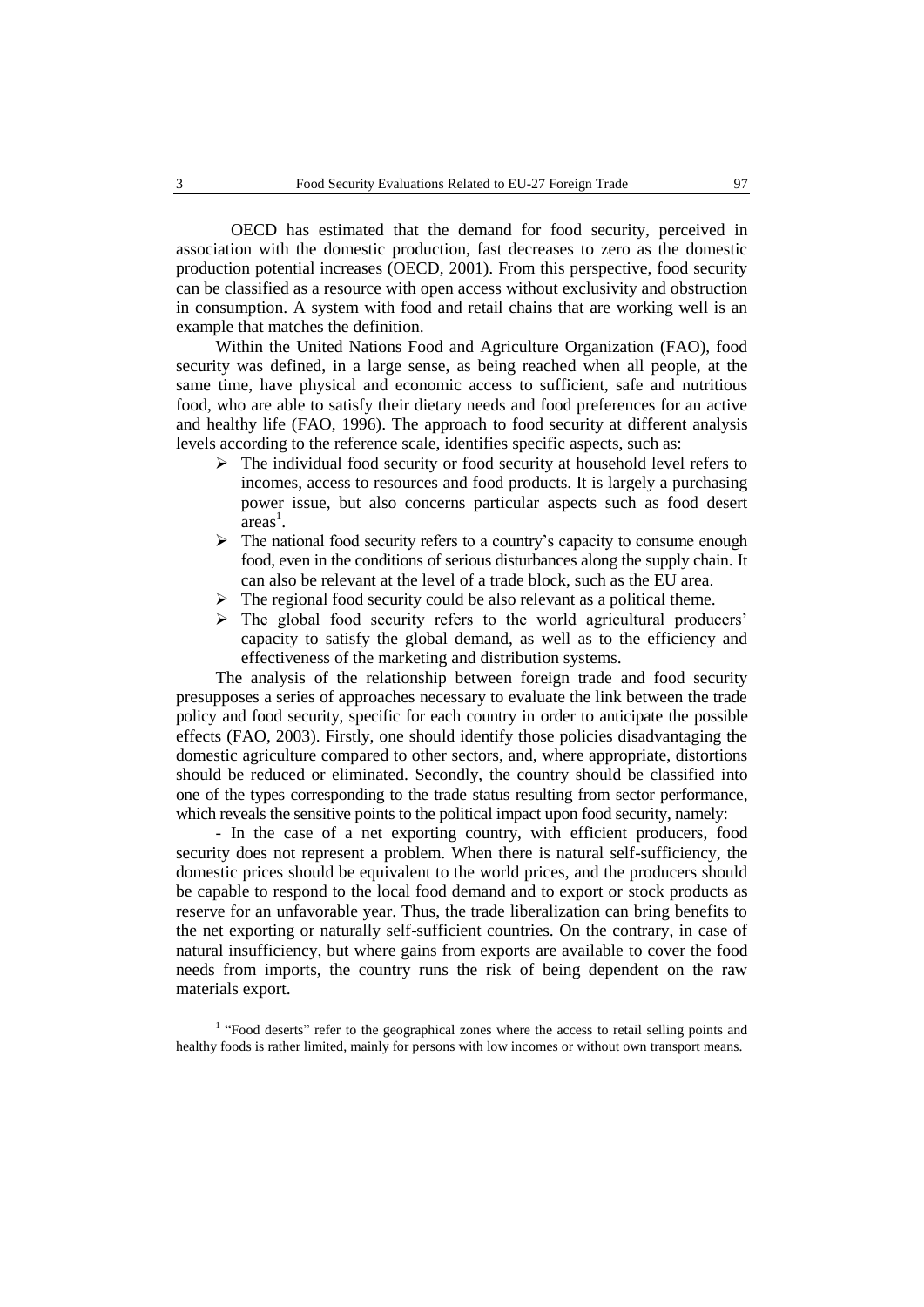- In the case of the countries that are unsecure from the point of view of providing food products from their own natural resources, an active food security policy is needed, because the farmers will need support for the confrontation with higher import costs in the case of multilateral liberalization, which results in food prices increase.

- The countries at the limit of self-sufficiency are the most susceptible of being negatively affected by the subsidized imports, and in this case the problem of compensatory measures appears. At last, some countries could be at the limit of self-supply in the case when incomes from export are volatile.

#### **3. MATERIAL AND METHOD**

Accepting the self-supply as a means to ensure food security, the indicators regarding the *competition effect* and the *cereal import dependence ratio* in the period 2001–2013 will be investigated on a comparative basis in the EU-27 Member States.

In order to make the necessary calculations necessary for the quantitative and qualitative analyses, the Eurostat database for the period 2001–2013 was used, containing the statistics of the foreign trade with agri-food products, codes 01–24 from the Combined Nomenclature (CN).

The competition effect captures the market share gain or loss, quantifying the extent to which the market share variation was determined by changes of competitiveness through prices or other factors (Rusali, 2015). In the present paper, the *competition effect* was estimated by measuring the relative variation of the market share of the national agri-food products in the EU-27 Member States on the world market. The indicator is calculated as difference between the market share value of the analyzed country's exports in the two investigated periods, namely 2001–2006 and 2007–2013.

From the set of indicators for the evaluation of food security, those indicators revealed by the evaluations of the foreign trade referring to the dimension of the food stability or vulnerability were selected.

Based on the FAO methodology, the *import dependency ratio* (IDR) in cereals was calculated, as an adequate index for measuring a country's selfsufficiency in cereals and the potential impact of shocks on the world trade market.

IDR refers to the value of cereal imports and shows the share of imported and domestically produced cereals in the domestic available supply of food products under the cereals' chapter. The index is calculated as ratio of net trade to consumption availability, the calculation formula being the following:

$$
IDR = (Y-X)/(P+Y-X) * 100 \tag{1}
$$

where,

*Y= cereal imports; X= cereal exports; P=cereal production.*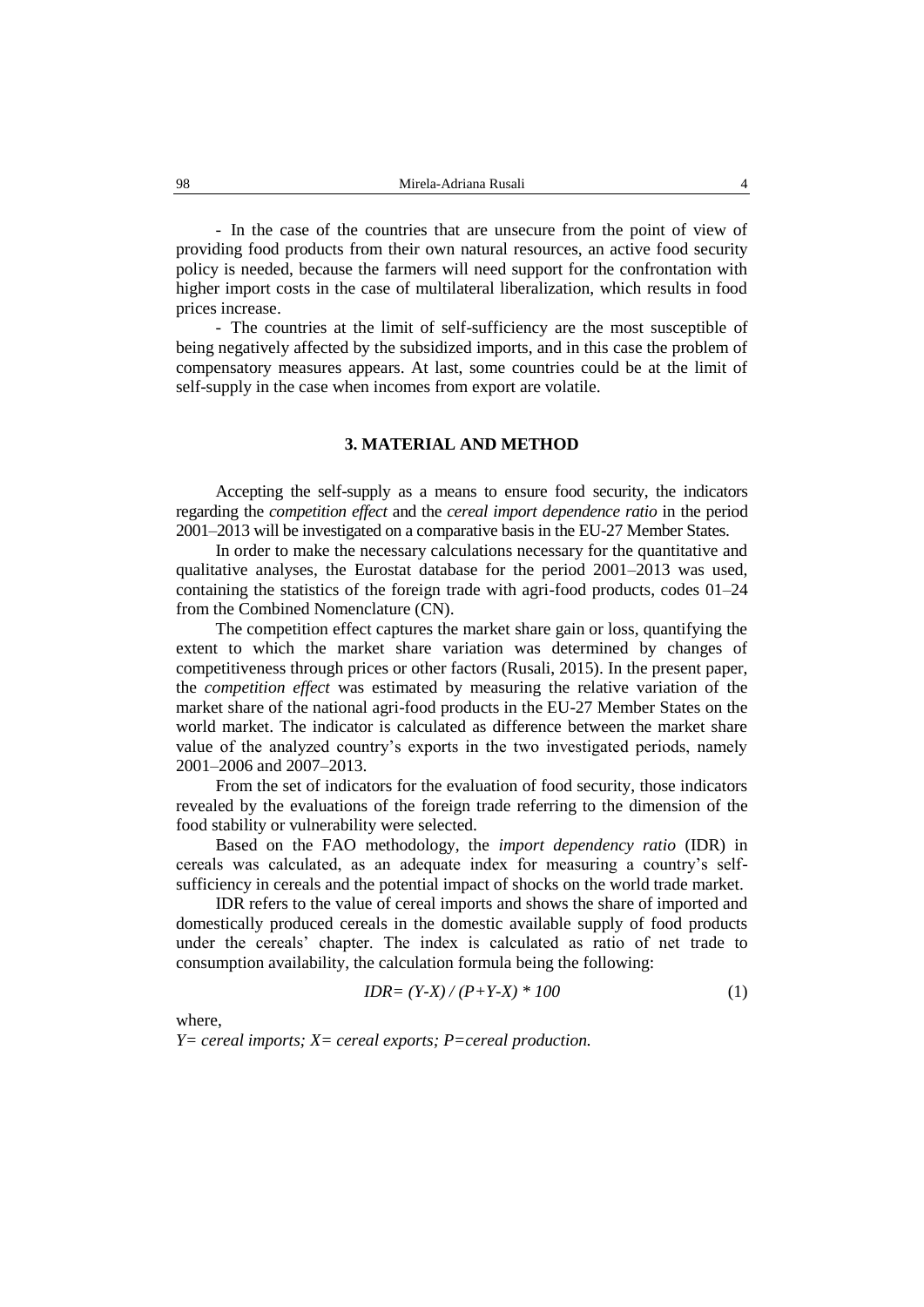The results obtained using Formula (1) are relevant only for positive values, while negative values show a net export. In the FAO methodology, the index is calculated as average of values recorded in three-year periods. In the present paper, the indices were calculated on the basis of yearly values from the Eurostat statistics of foreign trade for the EU-27 countries, in the period 2001–2013.

#### **4. RESULTS AND DISCUSSIONS**

By comparing the agri-food trade flows of the EU-27 countries in the periods 2001–2006 and 2007–2013, a relatively balanced increase of the average values of exports and imports was noticed, i.e. 1.5 times increase in each case, and a diminution of the average value of the trade deficit by 3.5 billion Euro (Table 1).

However, two-thirds of the EU-27 countries had a negative agri-food trade balance and the average values in the analyzed periods show an increasing deficit trend in these countries. This aspect is mainly noticeable in the countries with the highest disequilibria of the agri-food trade balance in the investigated periods, out of which the top five are the following: United Kingdom, Italy, Germany, Sweden and Portugal.

|                    | Export                      |                             |               |                   | Import                      |                             |      |                    | Trade balance               |                             |
|--------------------|-----------------------------|-----------------------------|---------------|-------------------|-----------------------------|-----------------------------|------|--------------------|-----------------------------|-----------------------------|
|                    | Average<br>$2001 -$<br>2006 | Average<br>$2007 -$<br>2013 | $\frac{0}{0}$ |                   | Average<br>$2001 -$<br>2006 | Average<br>$2007 -$<br>2013 | $\%$ |                    | Average<br>$2001 -$<br>2006 | Average<br>$2007 -$<br>2013 |
| <b>Netherlands</b> | 40.5                        | 66.8                        | 17.9          | Germany           | 45.1                        | 67.4                        | 17.6 | <b>Netherlands</b> | 17.8                        | 24.2                        |
| Germany            | 33.5                        | 56.0                        | 15.0          | United<br>Kingdom | 36.6                        | 46.0                        | 12.0 | France             | 8.2                         | 9.7                         |
| France             | 38.7                        | 51.4                        | 13.8          | Netherlands       | 22.7                        | 42.6                        | 11.1 | Denmark            | 5.6                         | 5.5                         |
| Spain              | 21.5                        | 30.2                        | 8.1           | France            | 30.5                        | 41.7                        | 10.9 | Spain              | 1.5                         | 3.4                         |
| Belgium            | 21.7                        | 30.1                        | 8.1           | Italy             | 26.8                        | 35.7                        | 9.3  | Poland             | 0.7                         | 2.9                         |
|                    |                             |                             |               |                   |                             |                             |      |                    |                             |                             |
| Romania            | 0.6                         | 3.1                         | 0.8           | Romania           | 1.7                         | 4.1                         | 1.1  | Romania            | $-1.1$                      | $-1.0$                      |
|                    |                             |                             |               |                   |                             |                             |      |                    |                             |                             |
| Estonia            | 0.5                         | 1.1                         | 0.3           | Slovenia          | 0.9                         | 1.7                         | 0.5  | Portugal           | $-3.3$                      | $-3.7$                      |
| Luxembourg 0.7     |                             | 0.9                         | 0.2           | Latvia            | 0.7                         | 1.6                         | 0.4  | Sweden             | $-3.2$                      | $-4.9$                      |
| Slovenia           | 0.4                         | 0.8                         | 0.2           | Estonia           | 0.8                         | 1.3                         | 0.4  | Italy              | $-7.0$                      | $-7.2$                      |
| Cyprus             | 0.3                         | 0.3                         | 0.1           | Cyprus            | 0.6                         | 1.0                         | 0.3  | Germany            | $-11.6$                     | -11.4                       |
| Malta              | 0.1                         | 0.2                         | 0.0           | Malta             | 0.4                         | 0.5                         | 0.1  | United<br>Kingdom  | $-20.0$                     | -25.4                       |
|                    |                             |                             |               |                   |                             |                             |      |                    |                             |                             |
| <b>EU-27</b>       | 242.6                       | 373.3                       | 100           | $EU-27$           | 255.9                       | 383.1                       | 100  | <b>EU-27</b>       | $-13.3$                     | $-9.8$                      |

*Table 1*

Agri-food trade of the EU-27\* , in the periods 2001–2006 and 2007–2013 (billion Euro)

\*Top five selected countries with maximum and minimum values of export, import and trade balance. *Source:* Eurostat, author's processing.

At the same time, Romania's agri-food exports also increased, between the analyzed periods, from 0.6 billion Euro to 3.1 billion Euro, with an increasing share in total agri-food exports of the EU-27, from 0.2% to 0.8%.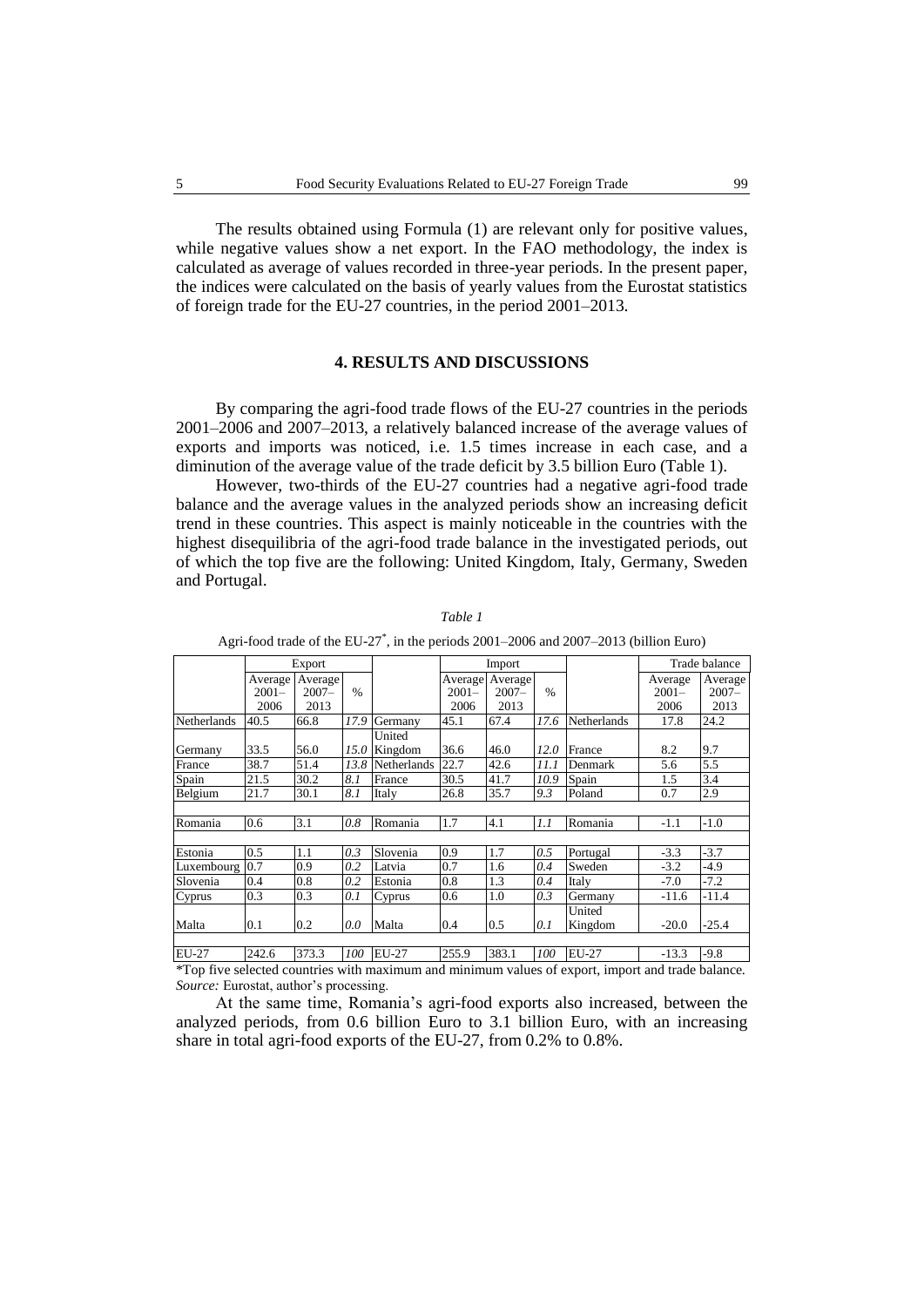Between the compared periods, the Romanian agri-food exports had the highest increase in the area, more than five times on the average; imports increased as well, yet by a lower rate, i.e. 2.4 times, while the average value of Romania's agri-food trade deficit diminished by 78 million Euro.

The results regarding the share of Member States exports in the world agrifood market and in EU-27, on a comparative basis, in the periods 2001–2006 and 2007–2013, are graphically presented in Fig. 1.



*Source:* Eurostat, author's processing.

Figure 1. Share of Member States' exports on the world agri-food market and in EU-27, in the periods 2001–2006 and 2007–2013.

Comparing the market shares of the agri-food products exported by the Member States in the periods 2001–2006 and 2007–2013, calculated as averages, it can be noticed that the top five countries with the highest shares on the world market (63%, on a cumulated basis), and also on the EU-27 market (26%, on a cumulated basis), were the Netherlands, Germany, France, Spain and Belgium. Romania experienced increases, from 0.2%, in the first period to 0.8% after the accession, as regards its share in the agri-food export of the EU-27 and from 0.1% to 0.3% of the world market share respectively.

The estimates show a positive competition effect between the compared periods, in half of the EU-27 Member States, namely in those that increased their market shares; among these countries, the highest increases were found in Poland, the Netherlands, Germany, Romania and Latvia (Fig. 2).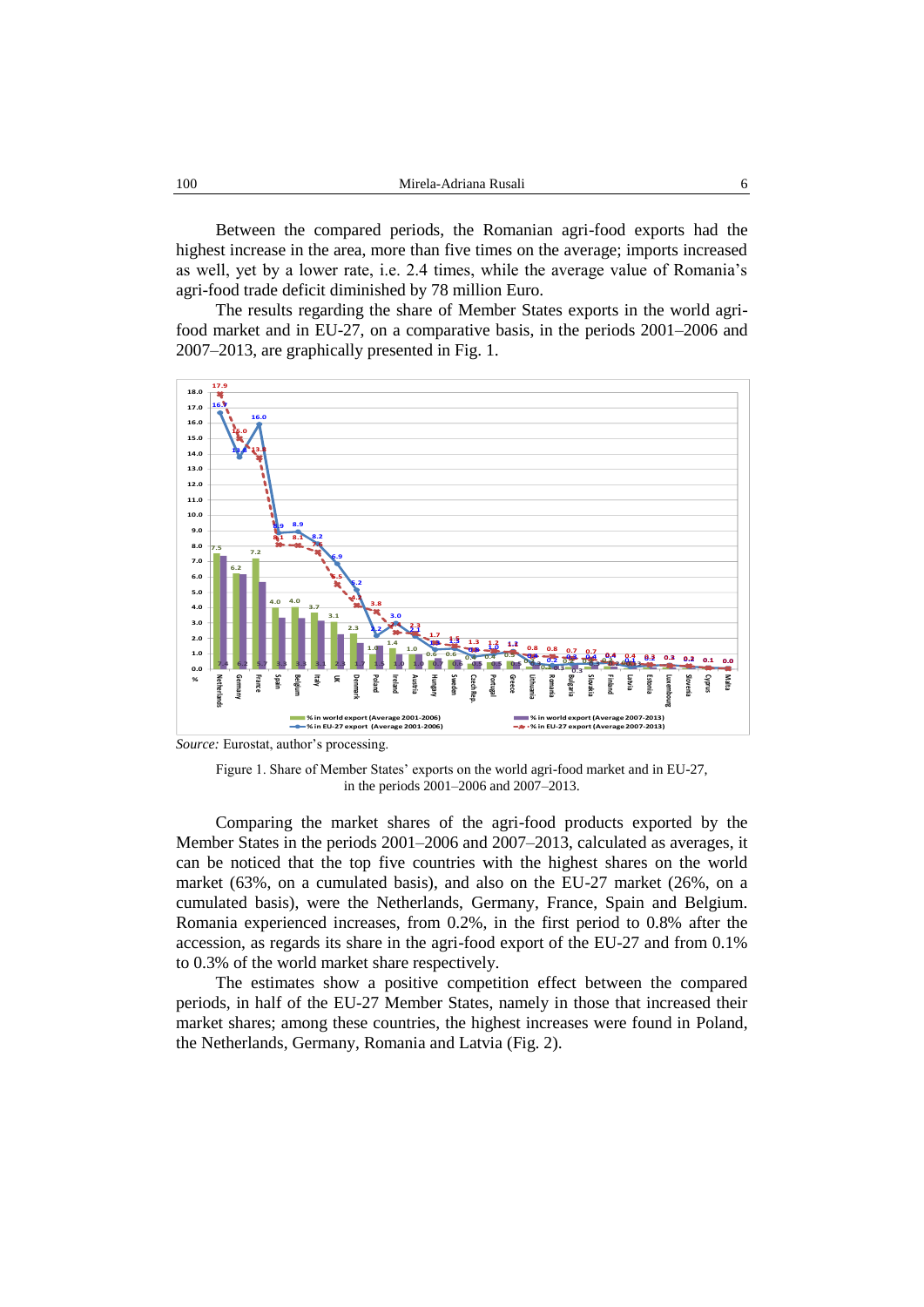

*Source:* Eurostat, author's processing.

Figure 2. Variation of Member States' agri-food export shares in the world and in EU-27, in 2007–2013 vs 2001–2006.

A decrease by -3.9% of the EU-27 export share on the world market was estimated, from 45.2% to 41.3% on the average; this decrease was mainly due to the countries that have had the highest decreases of market shares, i.e. France, United Kingdom, Belgium, Spain and Denmark. Germany stands out in this respect, this country gaining from the variation of EU-27 average exports between the two periods; however, in the period 2007–2013, Germany had a slight loss, although the world market share was maintained at 6% on the average in each of the two compared periods. Romania also stands out with one of the highest increases of agri-food exports on the world market, i.e. by 0.2% (after Poland) and by 0.6% in the exports of EU-27.

From the analysis, it resulted that the variation of the EU-27 cereal exports are also significantly influenced by the evolution of the cereal production. According to the aggregated statistics in the periods of analysis, the average value of the EU-27 cereal production increased from 41 billion Euro, in the period 2001– 2006, to 50 billion Euro, in the period 2007–2013 (Fig. 3).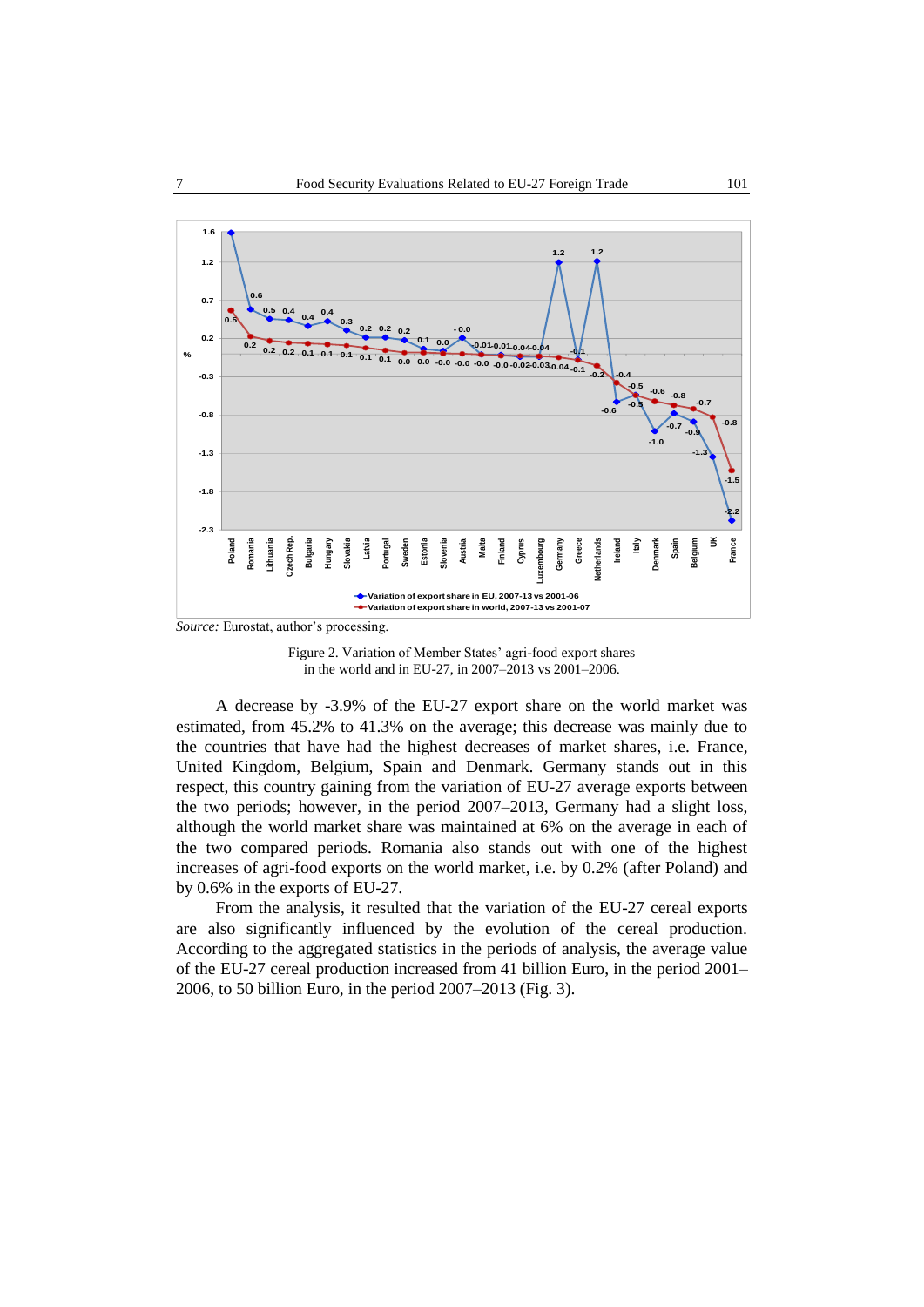

*Source:* Eurostat, author's processing.

Figure 3. Cereal production value (in base prices) and trade balance, in EU-27, in the period 2007–2013 vs 2001–2006 (average values).

The top five states with the highest average values of cereal production were France, Germany, Italy, Poland and Spain, which supplied 65% of the EU-27 cereal production, in the first time period; their share was down to 63% in the second analyzed period. At the same time, Romania was on the  $7<sup>th</sup>$  position in the EU-27 as share of the cereal production, worth 2.3 billion Euro in the first period, and 3.1 billion Euro in the second period of analysis, up from 5.6 to 6.3 % in the post-accession period.

The comparison of the trade balance in cereals reflects in most countries a similar trend with the variation of cereal production, except for Italy, Portugal and Greece, where decreases of the average values of the production were noticed; Germany, Austria and Sweden were also an exception, where the net exports decreased.

As regards the net cereal imports of the EU-27 Member States, according to the average values in the periods 2001–2006 and 2007–2013 (Fig. 4), the results indicate 12 net cereal importing countries, among which the top five are Spain, the Netherlands, Italy, Belgium and Portugal, with a cumulated share of 58.5% in the EU-27 cereal imports. The average value of the cereal imports in the net importing countries was over 11 billion Euro in the period 2007–2013, i.e. 71% of the cereal imports of the EU-27.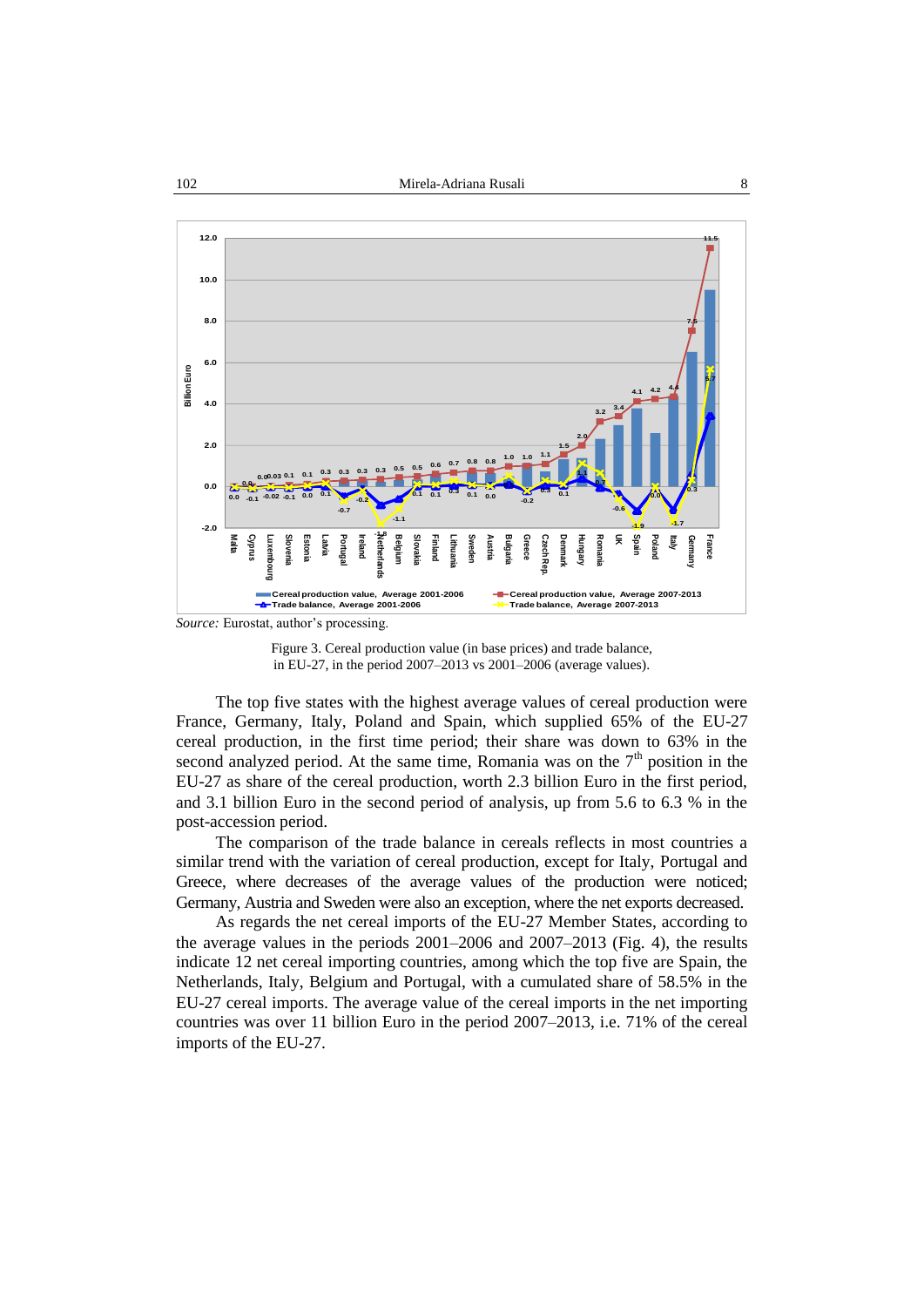In this context, Romania exceeded the cereal importer status (from the period 2001–2006), proved by the absorbed net import, of 54 million Euro on the average, obtaining net cereal exports in the period 2007–2013, with an average value of 657 million Euro.



*Source:* Eurostat, author's processing.

Figure 4. Net cereal imports in the EU-27, 2001–2006 vs 2007–2013 (average values).

The estimates of the cereal import dependency ratio in the EU-27 Member States, comparing the average values from the periods 2001–2006 and 2007–2013, are illustrated in Fig. 5.

In the figure above, it must be noted that the negative IDR values indicate net export.

It was found that in almost half of the EU-27 Member States high values of the cereal import dependency ratio were estimated, among which Malta, Cyprus, the Netherlands, Portugal, Belgium, Luxembourg, Slovenia and Ireland have the highest dependency; this situation is correlated with the fact that they have the lowest cereal productions. In Romania, although the average cereal production cumulated high values, an import dependency ratio previous to the accession was estimated, subsequently corrected in a positive sense.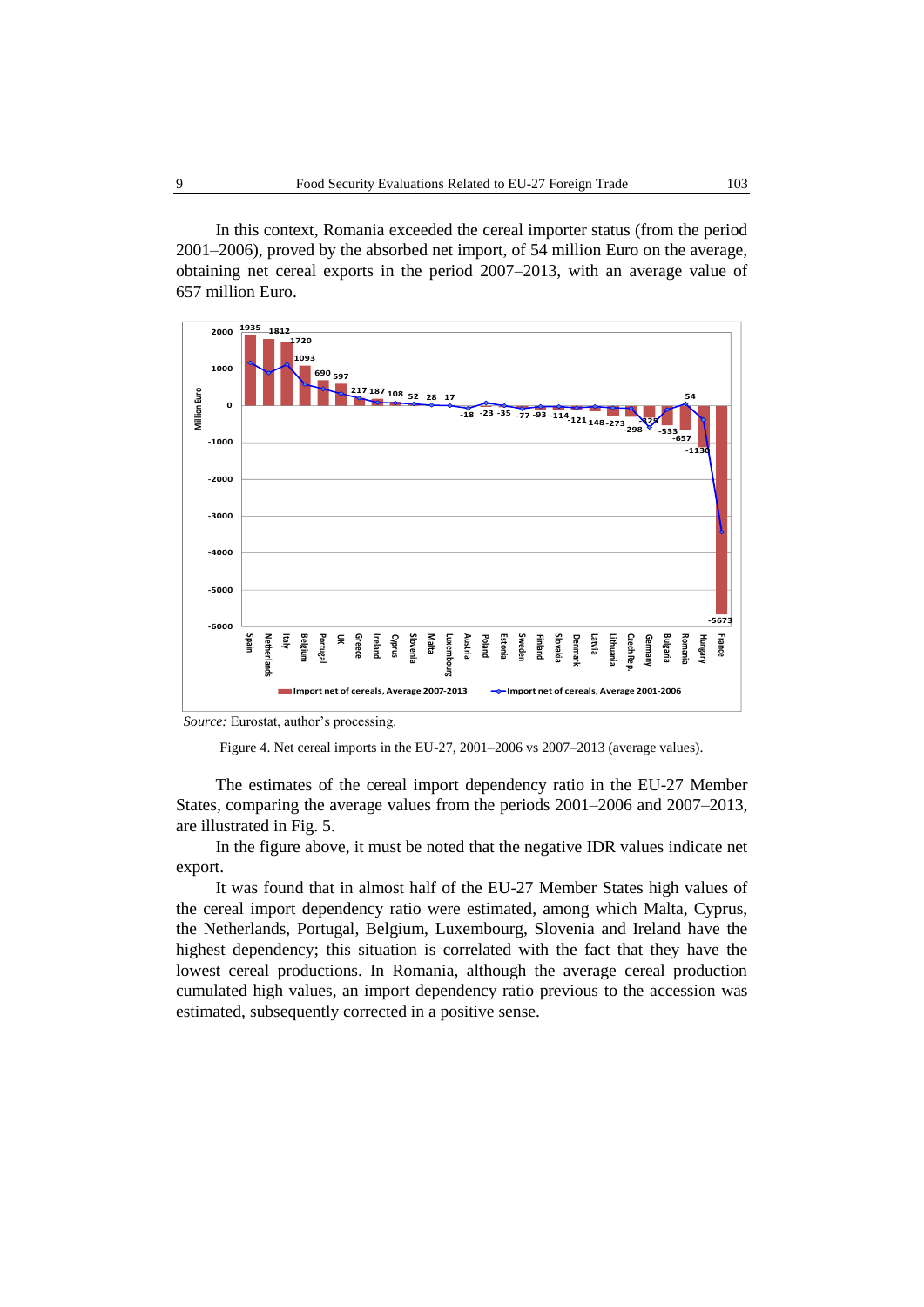

Figure 5. Cereal import dependency ratio in the EU-27 Member States, in the periods 2001–2006 and 2007–2013.

## **5. CONCLUSIONS**

The estimation of the market share variations represents a useful instrument for the study of the competition effect, regarding the increase or loss of market share, or the increase of a country's exports and allows for different comparative analyses (Jankune et al., 2015). The results showed that Romania's performances on the EU-27 market and on the world market do not raise food security problems, if productions are maintained.

Two-thirds of the EU-27 states had a negative agri-food trade balance and the average values in the analyzed periods show an increasing trend of these countries' deficit. The results indicate 12 net cereal importing countries, among which the top five are Spain, the Netherlands, Italy, Belgium and Portugal, with a cumulated share of 58.5% in the EU-27 cereal imports.

The comparative analysis of the competition effect evolution in the EU-27 Member States, in the periods 2001–2006 and 2007–2013, identified the increase of Romania's agri-food exports share on the world market in the post-accession period, indicating a dynamic evolution of Romania's exports relative to the global demand.